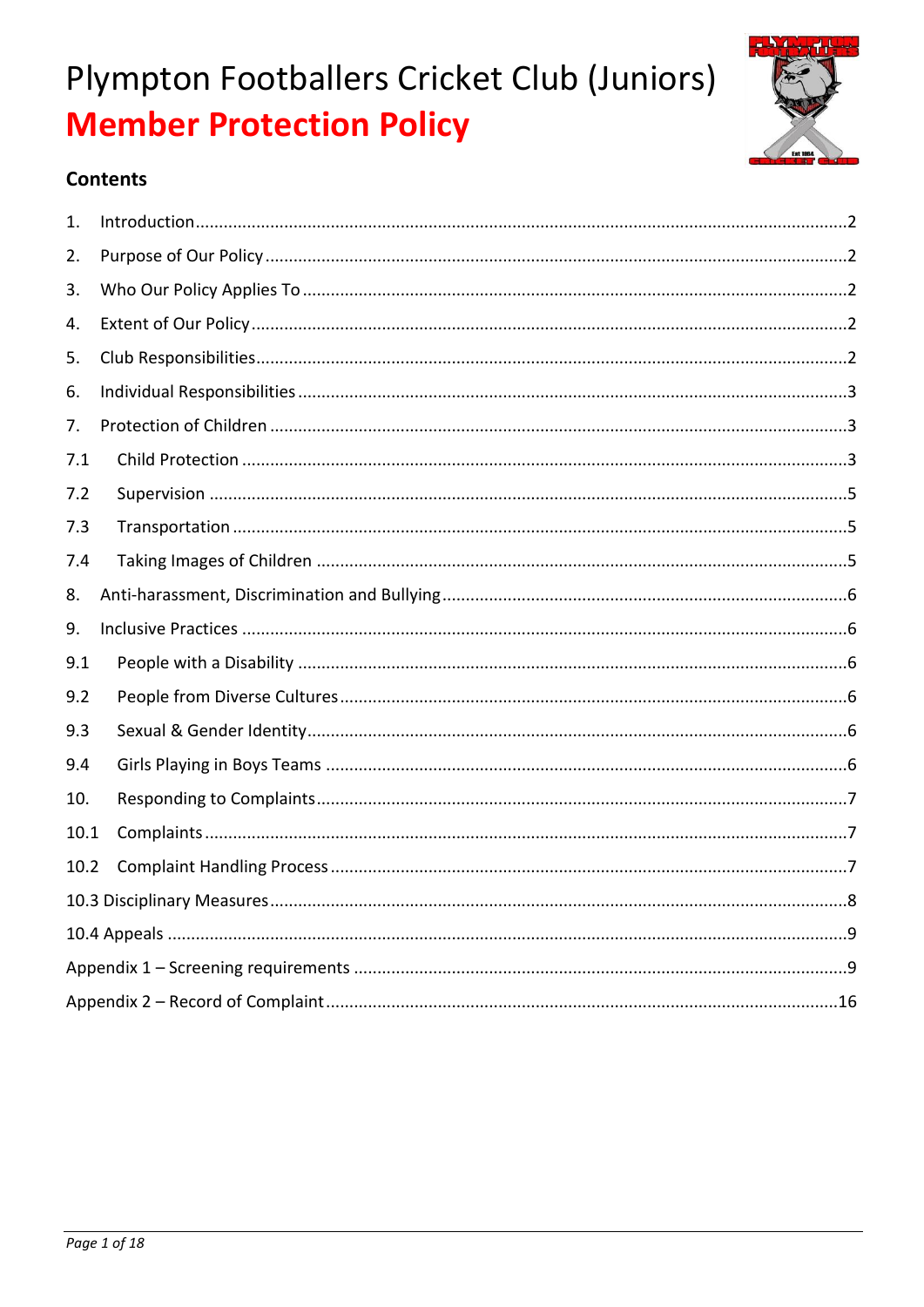

### **1. Introduction**

The Plympton Footballers Cricket Club (Juniors) is committed to providing a positive environment in which children can learn, enjoy and develop a range of skills playing cricket.

As an affiliate member of the Plympton Sports and Recreation Club, the Plympton Footballers Cricket Club (Juniors) provides the people of Plympton Park, and its surrounding areas, with an environment which allows everyone to enjoy the many values of sport. We are a community based organisation that provides a friendly and safe environment for all ages and encourage a healthy, professional and successful outcome while enjoying the social aspects of a sporting organisation.

### **2. Purpose of Our Policy**

The main objective of our Member Protection Policy (Policy) is to maintain responsible behaviour and the making of informed decisions by participants in this club. It outlines our commitment to a person's right to be treated with respect and dignity, and to be safe and protected from abuse. Our policy informs everyone involved in our club of his or her legal and ethical rights and responsibilities and the standards of behaviour that are required. It also covers the care and protection of children participating in our club's activities.

### **3. Who Our Policy Applies To**

Our policy applies to everyone involved in the club including committee members, administrators, coaches, officials, players, parents and spectators.

### **4. Extent of Our Policy**

Our policy covers unfair decisions (e.g. team selection) and actions, breaches of our code of conduct and behaviour that occurs at practice, in the club rooms, at social events organised or sanctioned by the club (or our sport), and on away and overnight trips. It also covers private behaviour where that behaviour brings our club or sport into disrepute or there is suspicion of harm towards a child or young person.

### **5. Club Responsibilities**

We will:

- implement and comply with our policy;
- promote our policy to everyone involved in our club;
- promote and model appropriate standards of behaviour at all times;
- respond to breaches or complaints made under our policy promptly, fairly, and confidentially;
- review this policy every 24 months; and
- seek advice from and refer serious issues to South Australian Cricket Association (SACA) and /or South Central Junior Cricket Association (SCJCA).

Serious issues include unlawful behaviour that involves or could lead to significant harm and includes criminal behaviour (e.g. physical assault, sexual assault, child abuse) and any other issues that SACA / SCJCA request to be referred to them.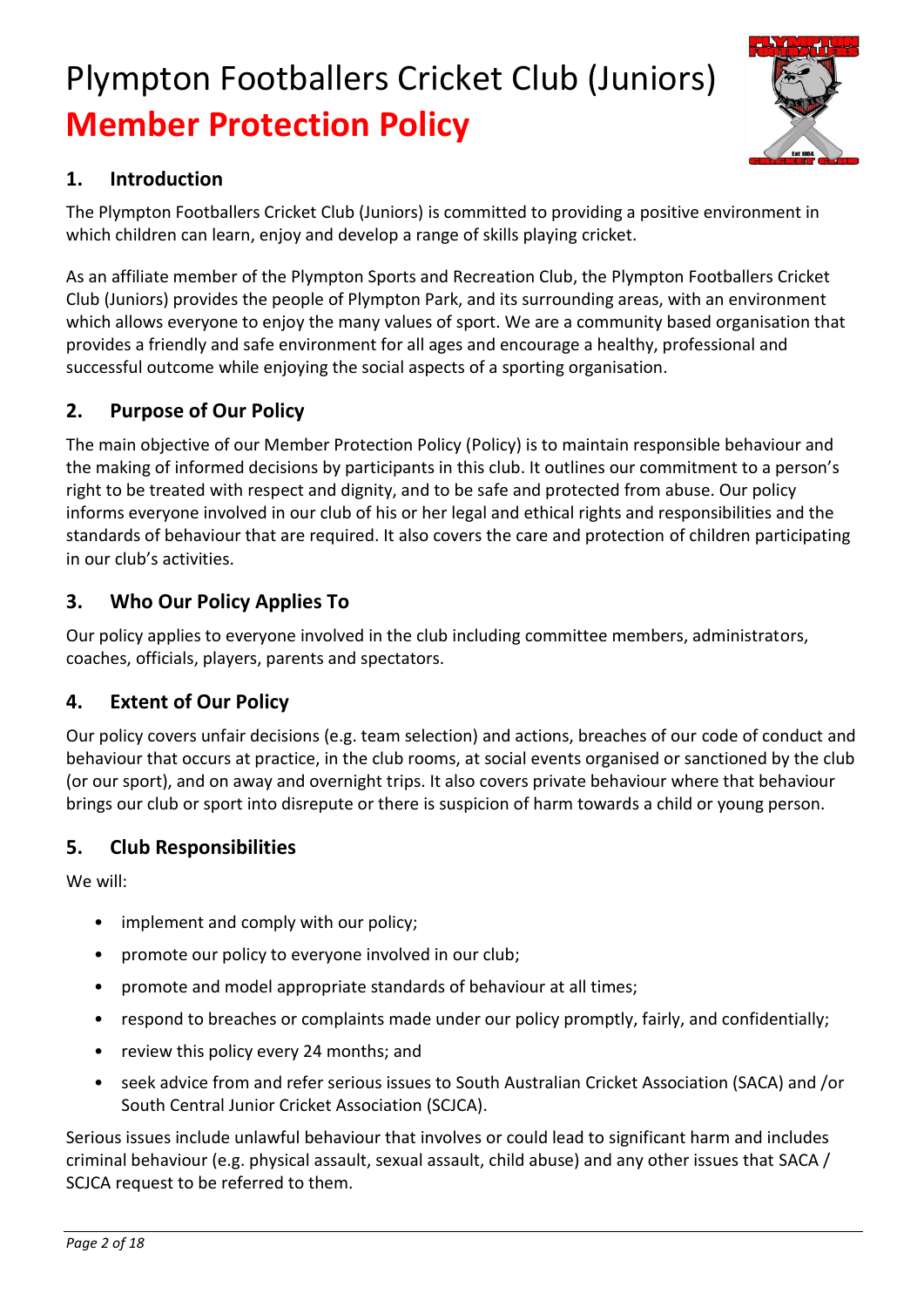

### **6. Individual Responsibilities**

Everyone associated with our club must:

- comply with the standards of behaviour outlined in our policy;
- treat others with respect;
- always place the safety and welfare of children above other considerations;
- be responsible and accountable for their behaviour;
- follow the guidelines outlined in this policy if they wish to make a complaint or report a concern about possible child abuse, discrimination, harassment or other inappropriate behaviour.

### **7. Protection of Children**

### **7.1 Child Protection**

The Plympton Footballers Cricket Club (Juniors) is committed to the safety and wellbeing of all children and young people accessing our service. We support the rights of the child and will act without hesitation to ensure a child safe environment is maintained at all times. We also support the rights and wellbeing of our staff and volunteers and encourage their active participation in building and maintaining a secure environment for all participants.

Plympton Footballers Cricket Club (Juniors) acknowledges that our staff, members and volunteers provide a valuable contribution to the positive experiences of children involved in our sport. Plympton Footballers Cricket Club (Juniors) aims to continue this and to take measures to protect the safety and welfare of children participating in our sport by:

### *7.1.1 Identify and Analyse Risk of Harm*

The Plympton Footballers Cricket Club (Juniors) will review of existing child protection practices, to determine how child-safe and child-friendly the organisation is and to determine what additional strategies are required to minimise and prevent risk of harm to children because of the action of an employee, volunteer or another person.

### *7.1.2 Develop Codes of Behaviour for Adults and Children*

The Plympton Footballers Cricket Club (Juniors) will ensure that the organisation has codes of behaviour that specify standards of conduct and care when dealing and interacting with children, particularly those in the organisation's care. The organisation will also implement a code of behaviour to address appropriate behaviour between children.

The code(s) of behaviour will set out professional boundaries, ethical behaviour and unacceptable behaviour.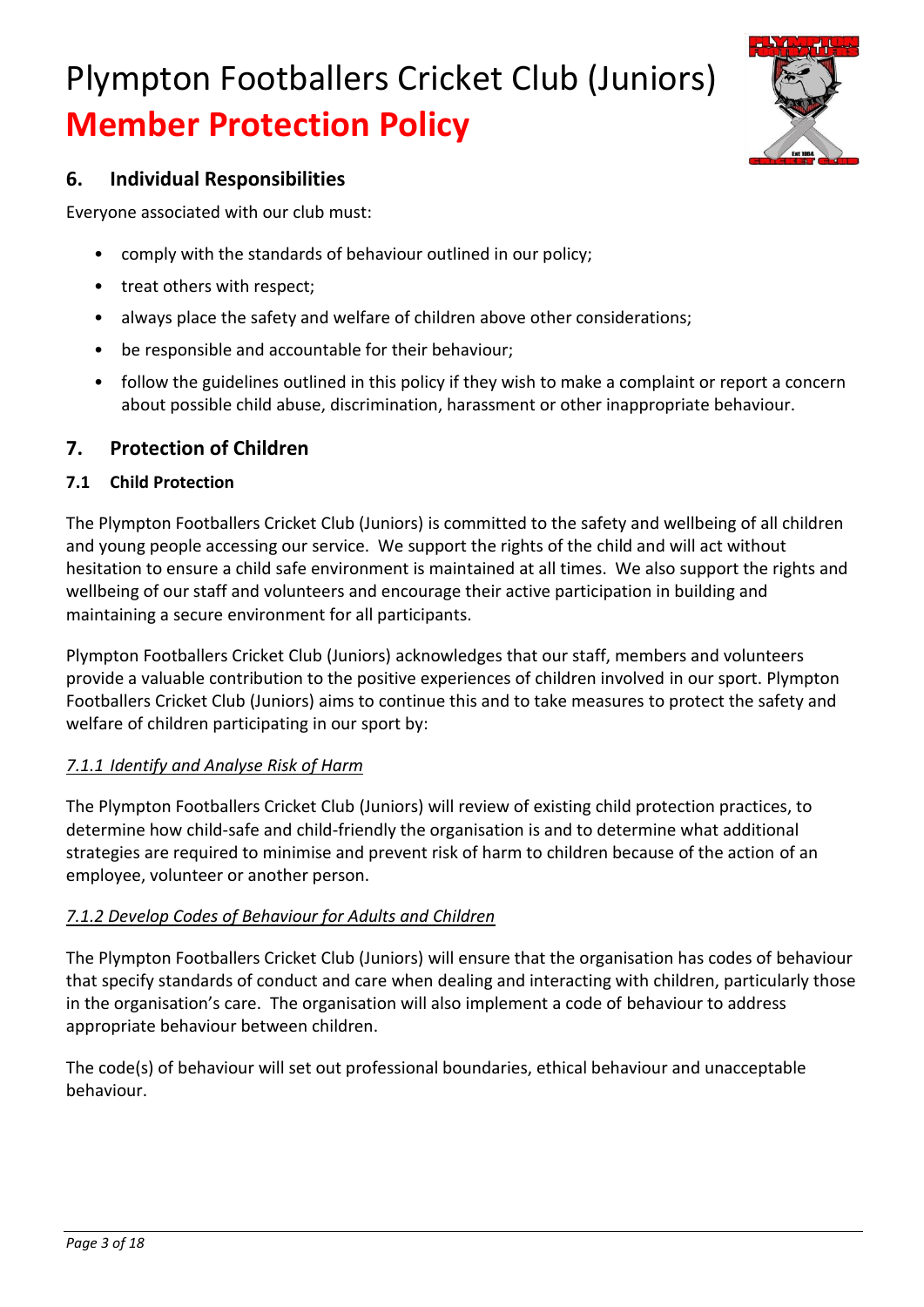

### *7.1.3 Choose Suitable Employees and Volunteers*

The Plympton Footballers Cricket Club (Juniors) will ensure that the organisation takes all reasonable steps to ensure that it engages the most suitable and appropriate people to work with children (in prescribed positions).

This may be achieved using a range of screening measures. Such measures will aim to minimise the likelihood of engaging (or retaining) people who are unsuitable to work with children.

The Plympton Footballers Cricket Club (Juniors) will ensure that working with children checks/criminal history assessments are conducted for employees and volunteers working with children, where an assessment is required by law.

If a criminal history report is obtained as part of their screening process, the Plympton Footballers Cricket Club (Juniors) will ensure that the criminal history information is dealt with in accordance with relevant state requirements.

### *7.1.4 Support, Train, Supervise and Enhance Performance*

The Plympton Footballers Cricket Club (Juniors) will ensure that volunteers and employees who work with children or their records have ongoing supervision, support and training such that their performance is developed and enhanced to promote the establishment and maintenance of a child-safe environment.

### *7.1.5 Empower and Promote the Participation of Children in Decision-Making and Service Development*

The Plympton Footballers Cricket Club (Juniors) will promote the involvement and participation of children and young people in developing and maintaining child-safe environments.

### *7.1.6 Report and Respond Appropriately To Suspected Abuse and Neglect*

The Plympton Footballers Cricket Club (Juniors) will ensure that volunteers and employees are able to identify and respond to children at risk of harm.

The Plympton Footballers Cricket Club (Juniors) will make all volunteers and employees aware of their responsibilities under the *Children's Protection Act 1993 to make a report to the Child Abuse Report Line (13 14 78)* if they have suspicion on reasonable grounds that a child has been or is being abused or neglected.

If any person feels another person or organisation bound by this policy is acting inappropriately towards a child or is breaching the code'(s) of practice set out they may make an internal complaint. Please refer to our complaints procedure outlined in Section 10 of this policy. This will explain what to do about the behaviour and how the Plympton Footballers Cricket Club (Juniors) will deal with the problem.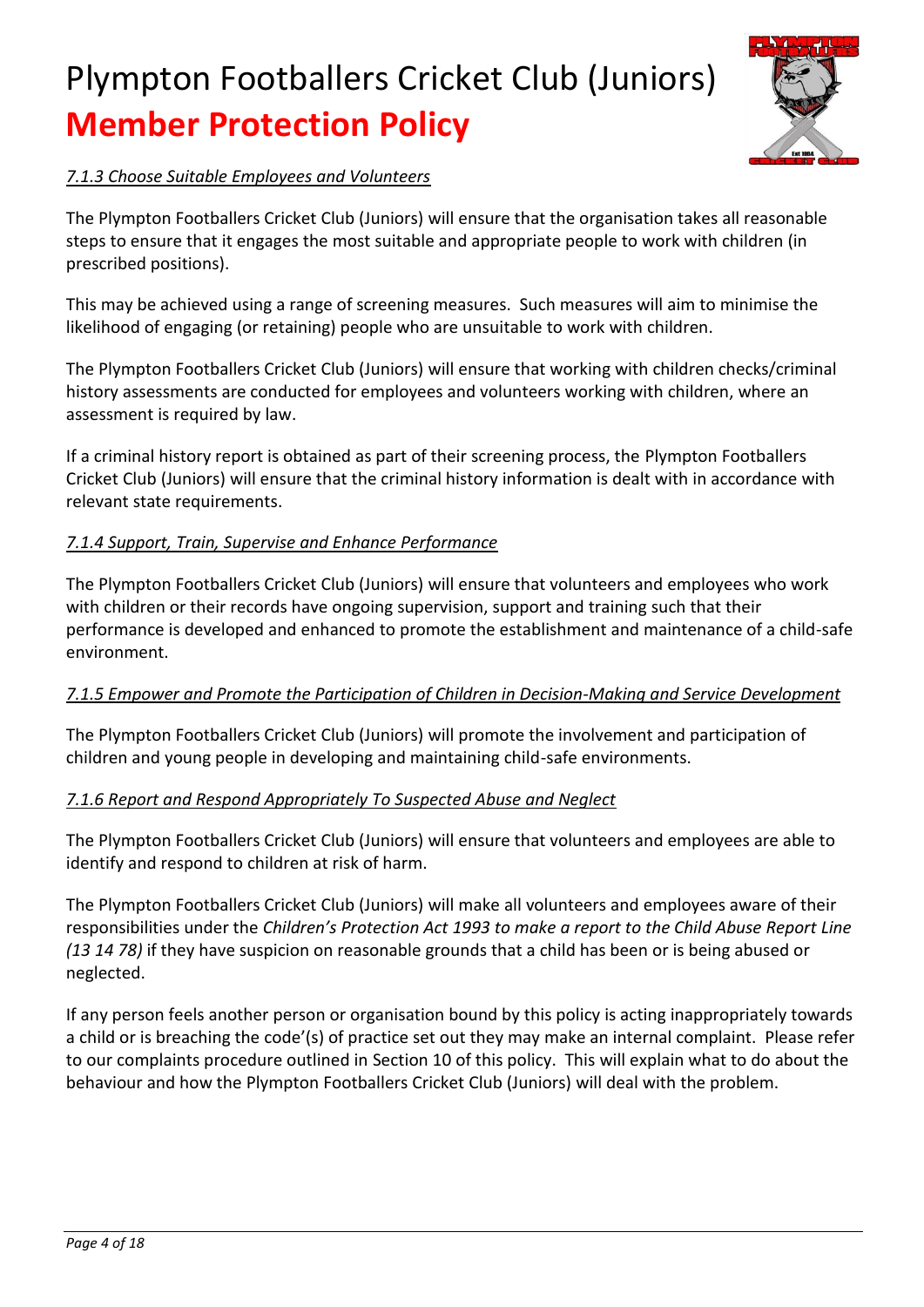

### **7.2 Supervision**

Members under the age of 12 must be supervised at all times by a responsible adult. Our club will provide a level of supervision adequate and relative to the members' age, maturity, capabilities, level of experience, nature of activity and nature of venue. If a member finds a member under the age of 12 is unsupervised, they should assume responsibility for the member's safety until the parent/guardian or supervisor can be found.

Parents must arrive on time to collect their child for reasons of courtesy and safety. If it appears a member will be left alone at the end of a training session with just one child, they will ask another member to stay until the child is collected.

### **7.3 Transportation**

Parents/guardians are responsible for transporting their children to and from club activities (e.g. practice and games). Where our club makes arrangements for the transportation of children (e.g. for away or overnight trips), we will conduct a risk assessment that includes ensuring vehicles are adequately insured, the driver has a current and appropriate licence for the vehicle being used and appropriate safety measures are available (e.g. fitted working seatbelts)

### **7.4 Taking Images of Children**

The Plympton Footballers Cricket Club (Juniors) acknowledges that in South Australia under the Summary Offences Act 1953 a person must not engage in indecent filming. Images of children and adults should not be used inappropriately or illegally.

The Plympton Footballers Cricket Club (Juniors) is conscious of concerns raised regarding the taking of video footage and or still photographs at games.

Nevertheless we are also conscious that there are genuine and innocent reasons why this may happen, including the recording of family memories and scouting by the SACA / SCJCA.

In setting a policy with regard to the use of cameras during its games and functions, the Plympton Footballers Cricket Club (Juniors) has endeavoured to reach a fair and simple compromise between these competing needs. The following shall apply to the use of cameras at all games.

A person is permitted to video and photograph games involving minors provided that they are either:

- a) related to a player involved in the game; or
- b) doing so for scouting purposes; or
- c) doing so on official engagement arranged by the Plympton Footballers Cricket Club (Juniors).

If parents have concerns about people videoing or taking photographs of junior games, they should raise them with the Match Day Coach. If the person using a camera is then unable to convince the Match Day Coach that they fall into either of the above categories, they will be asked to discontinue taking photos or videoing.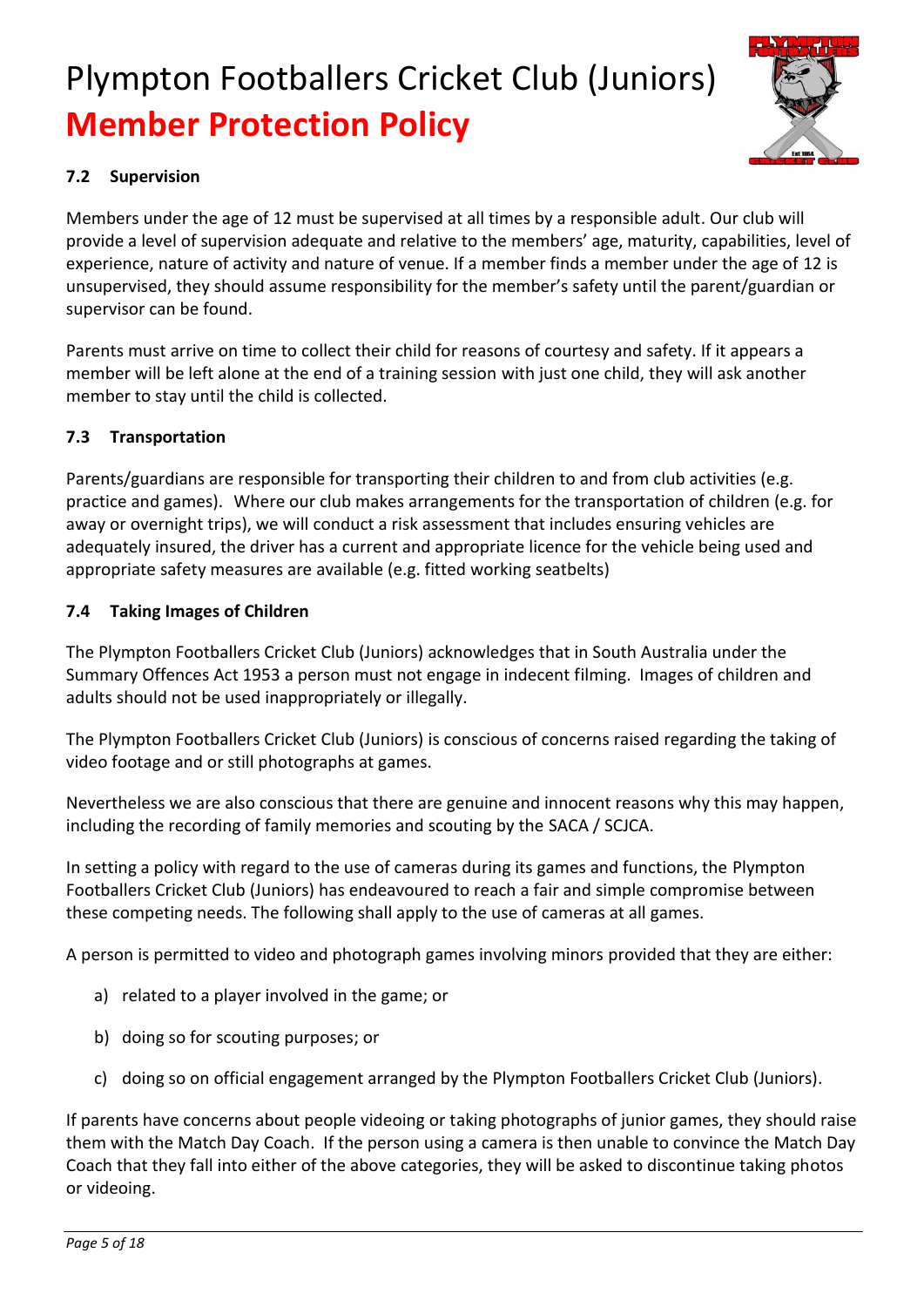

Any person aggrieved by that decision should raise the matter at the earliest opportunity with Plympton Footballers Cricket Club (Juniors) Director.

No videoing or taking photographs will be permitted under any circumstances in the toilets or changing areas where games or training are being conducted.

### **8. Anti-harassment, Discrimination and Bullying**

Our club opposes all forms of harassment, discrimination and bullying. This includes treating or proposing to treat someone less favourably because of a particular characteristic; imposing or intending to impose an unreasonable requirement, condition or practice which has an unequal or disproportionate effect on people with a particular characteristic; or any behaviour that is offensive, abusive, belittling, intimidating or threatening – whether this is face-to-face, indirectly or via communication technologies such as mobile phone and computers. Some forms of harassment, discrimination and bullying are against the law and are based on particular characteristics such as age, disability, gender, sexual orientation, pregnancy, political or religious beliefs, race, and marital status.

Our club takes all claims of harassment, discrimination, bullying and cyber bullying seriously. We encourage anyone who believes they have been harassed, discriminated against or bullied to raise the issue with the club (see Section 10).

### **9. Inclusive Practices**

Our club is welcoming and we will seek to include members from all areas of our community.

### **9.1 People with a Disability**

Where possible we will include people with a disability in our teams and club. We will make reasonable adaptations (e.g. modifications to equipment and rules) to enable participation.

### **9.2 People from Diverse Cultures**

We will support and respect people from diverse cultures and religions to participate in our club and where possible will accommodate requests for flexibility (e.g. modifications to uniforms).

### **9.3 Sexual & Gender Identity**

All people, regardless of their sexuality, are welcome at our club. We strive to provide a safe environment for participation and will take action over any homophobic behaviour.

### **9.4 Girls Playing in Boys Teams**

Our club will support girls playing in boys teams up until the age of 12 years (when federal sex discrimination law says if differences in strength, stamina and physique are relevant, then single sex competition is required). After this age our club will consider each request on an individual basis including looking at the nature of our sport and other opportunities to compete.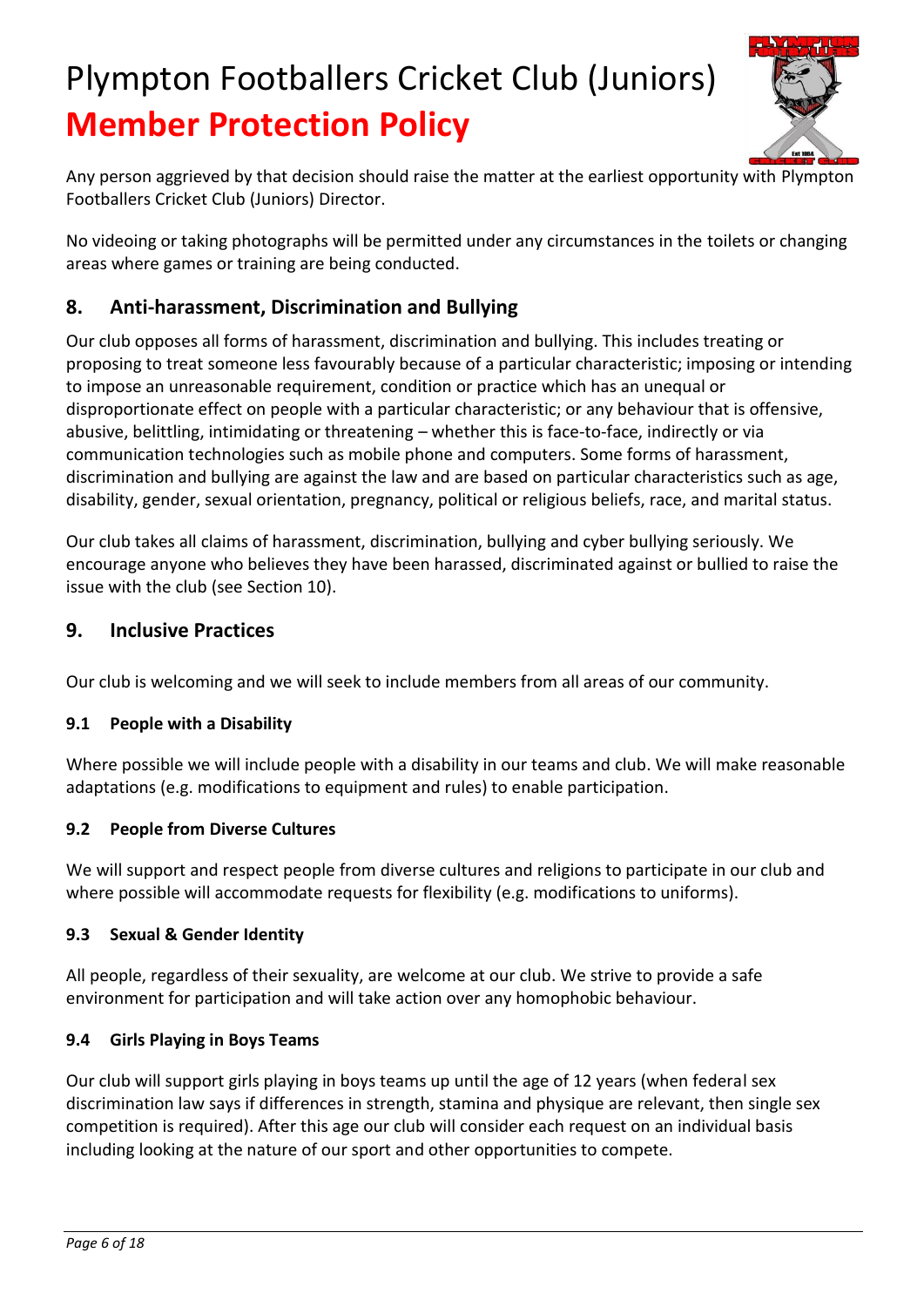

### **10. Responding to Complaints**

### **10.1 Complaints**

Our club takes all complaints about on and off-field behaviour seriously. Our club will handle complaints based on the principles of procedural fairness (natural justice), that is:

- all complaints will be taken seriously;
- both the person making the complaint (complainant) and the person the complaint is against (respondent) will be given full details of what is being said against them and have the opportunity to respond (give their side of the story);
- irrelevant matters will not be taken into account;
- decisions will be unbiased and fair; and
- any penalties imposed will be fair and reasonable.

More serious complaints may be escalated to the SACA / SCJCA.

If the complaint relates to suspected child abuse, sexual assault or other criminal activity, then our club will need to report the behaviour to the police and/or relevant government authority.

### **10.2 Complaint Handling Process**

When a complaint is received by our club, the person receiving the complaint (e.g. President, Member Protection Information Officer) will:

- listen carefully and ask questions to understand the nature and extent of the problem;
- ask what the complainant would like to happen;
- explain the different options available to help resolve the problem;
- take notes; and
- maintain confidentiality but not necessarily anonymity.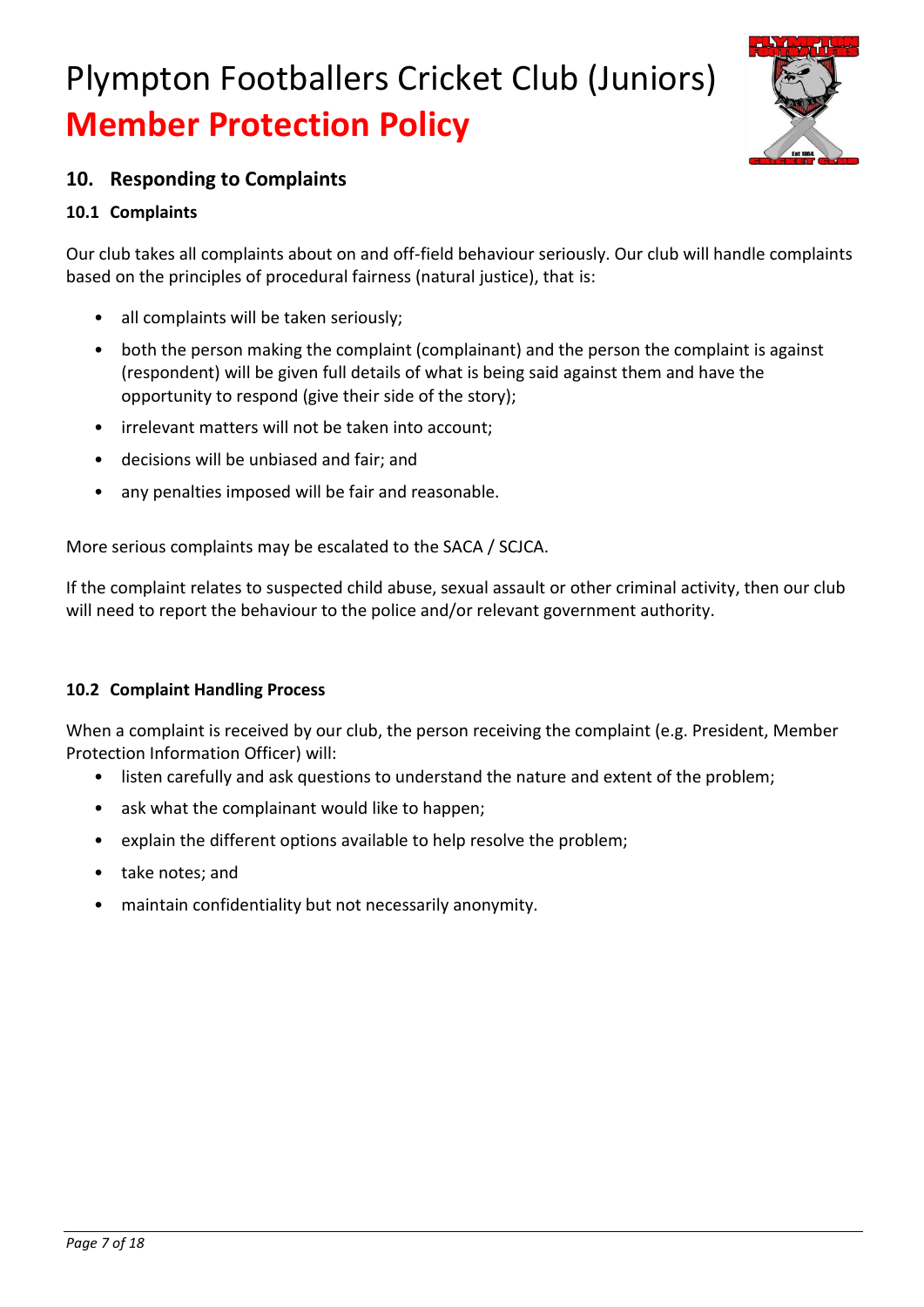

Once the complainant decides on their preferred option for resolution, the club will assist, where appropriate and necessary, with the resolution process. This may involve:

- supporting the person complaining to talk to the person being complained about
- bringing all the people involved in the complaint together to talk objectively through the problem (this could include external mediation);
- gathering more information (e.g. from other people that may have seen the behaviour);
- seeking advice from our district, regional, state and/or national body or from an external agency (e.g. State Department of Sport or anti-discrimination agency);
- referring the complaint to the SACA / SCJCA; and/or
- referring the complainant to an external agency such as a community mediation centre, police or anti-discrimination agency.

In situations where a complaint is referred to the SACA / SCJCA and an investigation is conducted, the club will:

- co-operate fully;
- ensure the complainant and respondent are not victimised;
- where applicable, ensure the complainant is not placed in an unsupervised situation with the respondent(s); and
- act on the SACA / SCJCA' recommendations.

At any stage of the process, a person can seek advice from or lodge a complaint with an antidiscrimination commission or other external agency.

### **10.3 Disciplinary Measures**

Our club will take disciplinary action against anyone found to have breached our policy or made false and malicious allegations. Any disciplinary measure imposed under our policy must:

- Be applied consistent with any contractual and employment rules and requirements;
- Be fair and reasonable;
- Be based on the evidence and information presented and the seriousness of the breach;
- Be determined by our Constitution, By Laws and the rules of the game.

Possible measures that may be taken include:

- verbal and/or written apology;
- counselling to address behaviour;
- withdrawal of any awards, placings, records, achievements bestowed in any tournaments, activities or events held or sanctioned by our club;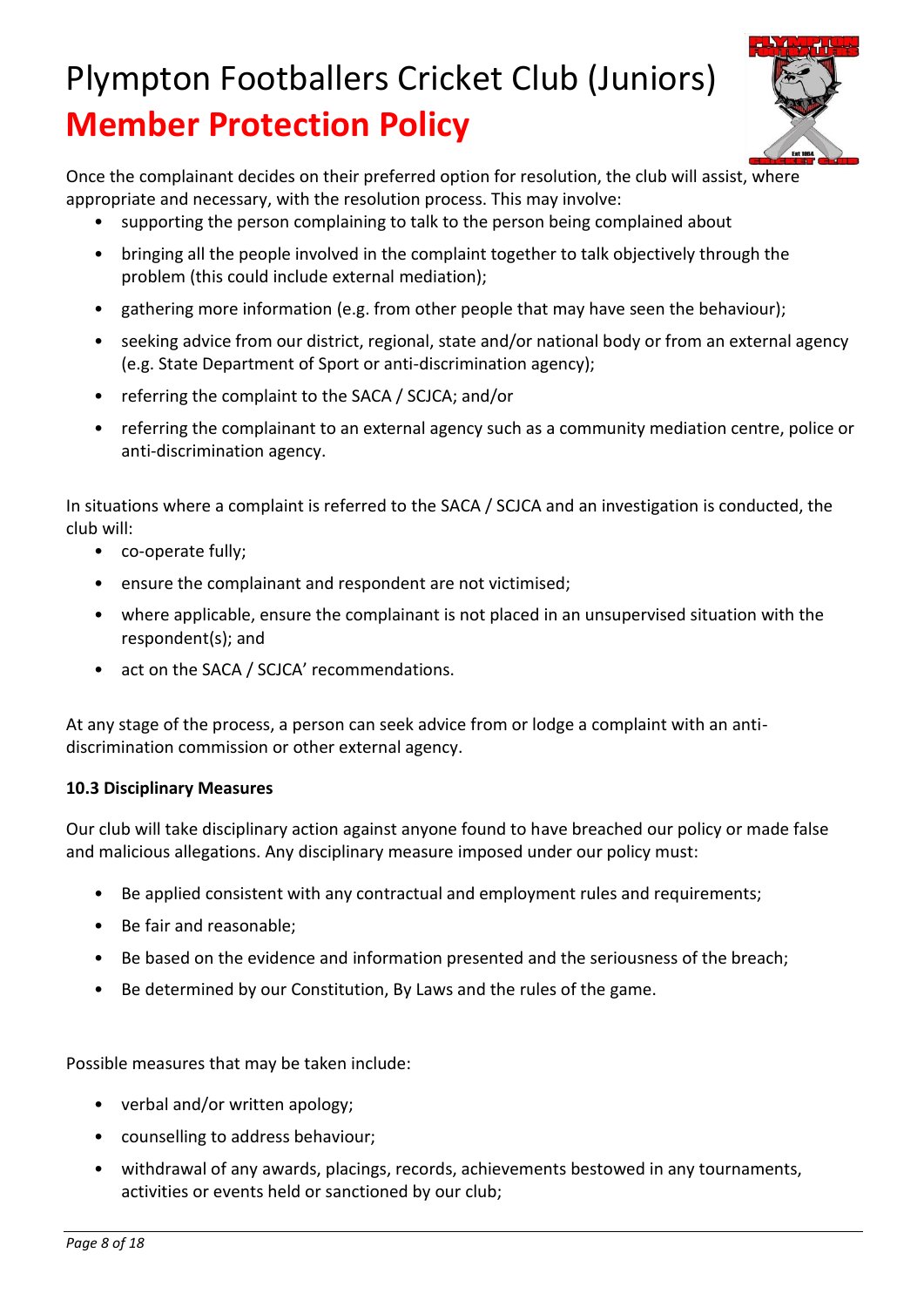

- suspension or termination of membership, participation or engagement in a role or activity;
- de-registration of accreditation for a period of time or permanently;
- a fine; or
- any other form of discipline that our club considers reasonable and appropriate.

### **10.4 Appeals**

The complainant or respondent can lodge one appeal against decisions of or disciplinary measures imposed by our club to the SACA / SCJCA. Appeals must be based on either a denial of natural justice, because of unjust or unreasonable disciplinary measure(s) being imposed, or on the grounds that the decision was not supported by the information/evidence presented and available to the decision maker/club.

This document was endorsed by the Plympton Footballers Cricket Club (Juniors) committee on 22<sup>nd</sup> December 2015. It can be amended by the committee at any time, however in the absence of changes it will be reviewed again on  $22<sup>nd</sup>$  December 2017.

### **Appendix 1 – Screening requirements**

This section covers Criminal History Assessment/Managing criminal history information of people working with children in South Australia.

A criminal history assessment is a decision about whether a person is suitable to work with children based on the person's criminal history (if any) and the assessed risk to children who access services from the organisation.

The Plympton Footballers Cricket Club (Juniors) may conduct a criminal history assessment themselves or apply to a third party (such as the State Body or Screening Unit) for an assessment and letter of clearance.

The Plympton Footballers Cricket Club (Juniors) undertakes to follow the Standards issued by the Department for Education and Child Development when conducting criminal history assessments. These Standards are outlined below.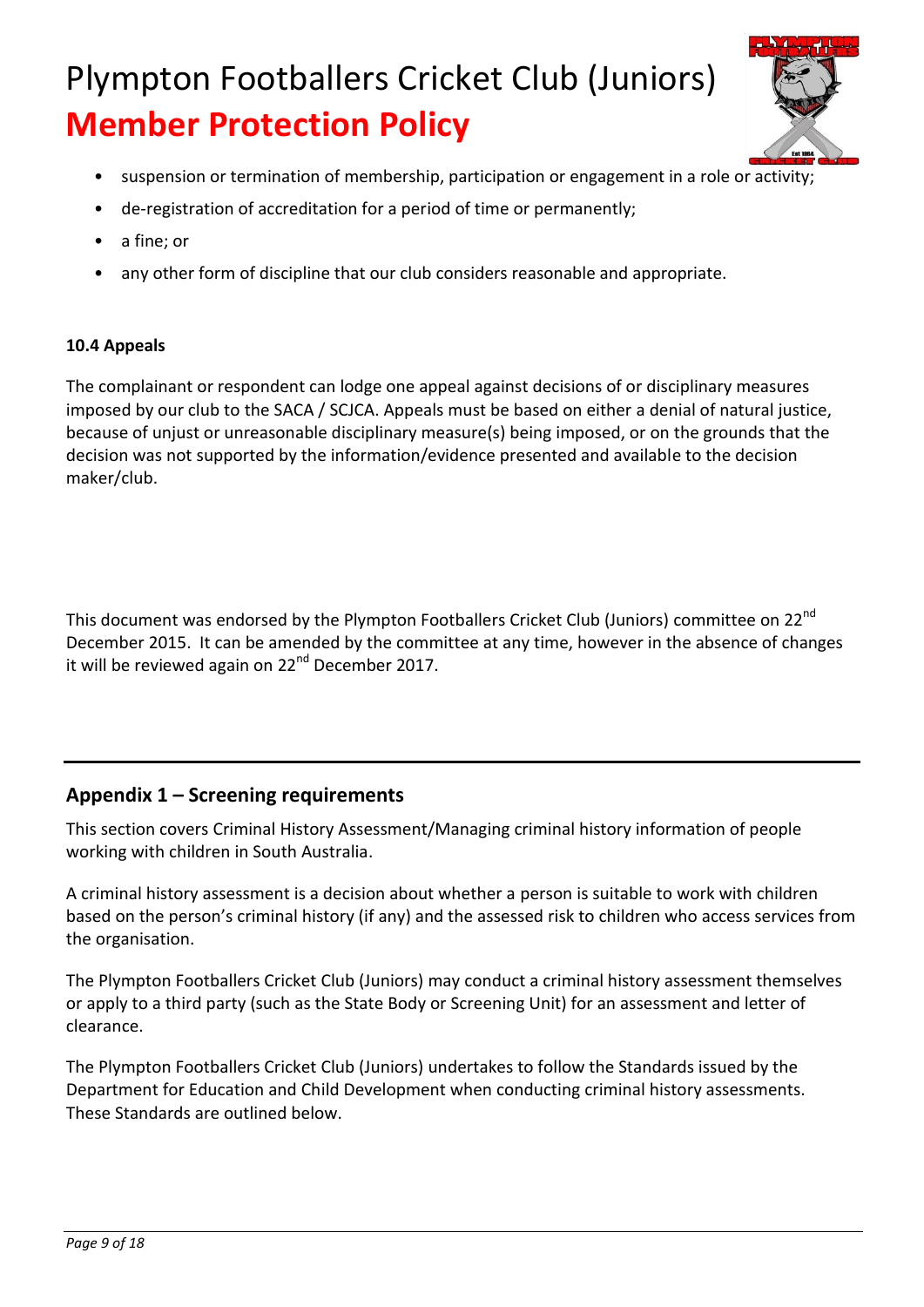

#### *Identifying affected positions*

The Plympton Footballers Cricket Club (Juniors) will conduct an assessment of the criminal history of every person who is, or will be, engaged to work with children in this organisation, its affiliated associations and clubs. As a first step, the Plympton Footballers Cricket Club (Juniors) has identified all individuals and positions within the organisation that involve working with children. These positions are:

- Committee members
- Coaches and assistant coaches
- Team managers
- **Runners**
- **Trainers**

#### *Procedures*

The Plympton Footballers Cricket Club (Juniors) has set out the following policy and supporting procedures for obtaining criminal history reports.

Existing Members and Volunteers:

- All existing members and volunteers holding a prescribed position must obtain a National Police Check by making application to the South Australian Police
- The cost of obtaining this check will be met by using the organisations VOAN
- On receipt of the check the original document must be presented to the Child Safety Officer
- The document will be assessed in accordance with the Standards and returned to the person as soon as practicable
- The criminal history assessment will be repeated every three years or as requested by the Board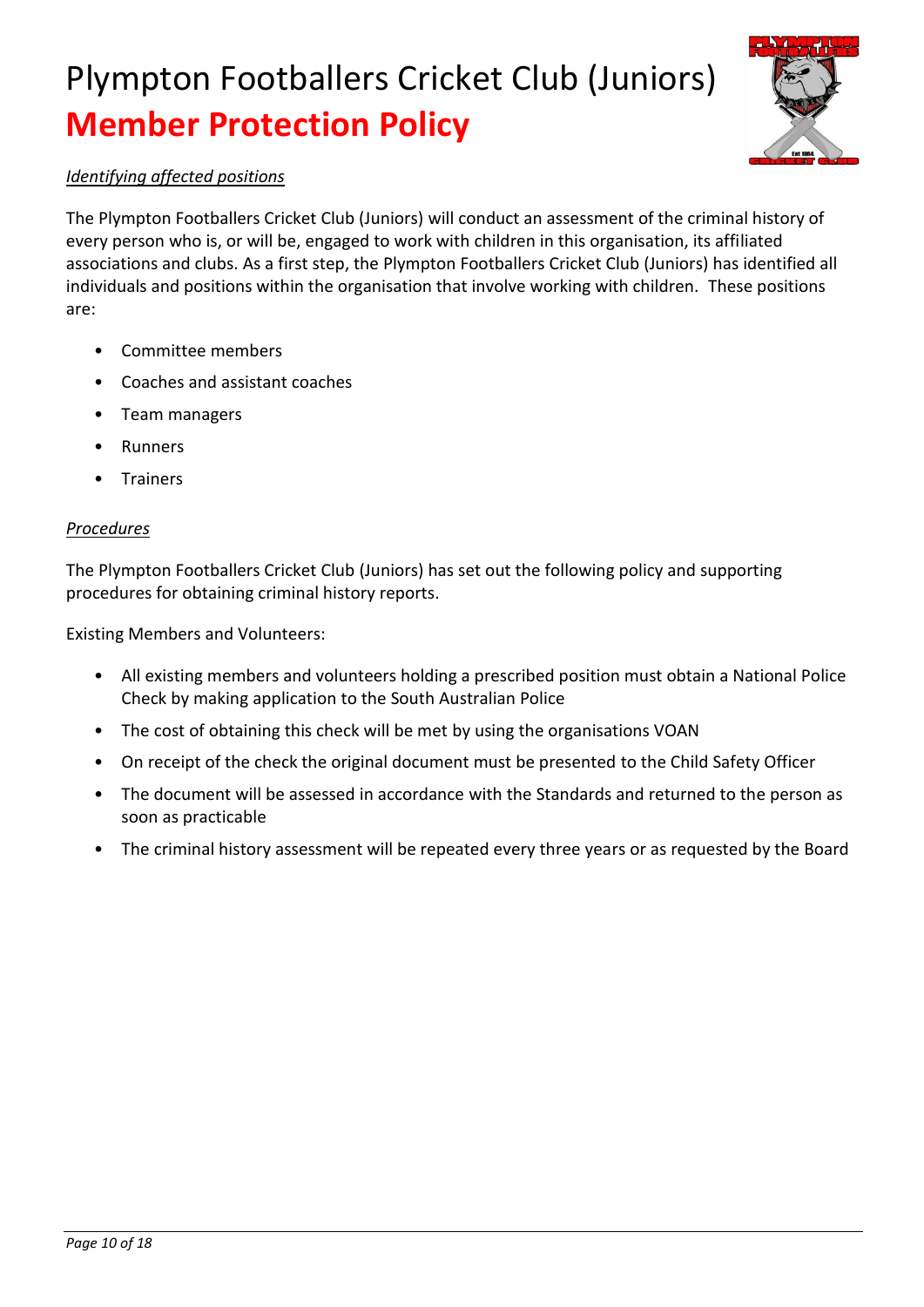

New Members and Volunteers:

- All new members or volunteers selected to fill a prescribed position must obtain National Police Check (or present a document that is less than three years old) by making application to the South Australian Police
- The cost of obtaining this check will be met by using the organisations VOAN
- On receipt of the check the original document must be presented to the Child Safety Officer
- Using a 100-point check, the Child Safety Officer will establish the true identity of the applicant
- The document will be assessed in accordance with the Standards and returned to the person as soon as practicable
- The criminal history assessment will be repeated every three years or as requested by the Board

#### *Accepting "other evidence"*

The Plympton Footballers Cricket Club (Juniors) will, in lieu of undertaking a criminal history screening check as set out above, accept the following forms of evidence (obtained within the last three years) to assess a person's suitability to work with children.

- A National Police Certificate that does not expressly state that it cannot be used as a clearance to work with children
- A Letter of clearance to work with children from a CrimTrac accredited agency: Such as the DSCI Screening Unit; Teacher Registration Board or Catholic Education Office
- An interstate working with children check, from: Queensland, Victoria or Western Australia
- A letter from the Catholic Archdiocese of Adelaide, Police Check Unit granting a police check Clearance

Acceptance of any of these checks is subject to the person completing a 100-point check, to enable the Plympton Footballers Cricket Club (Juniors) to establish the true identity of the applicant.<sup>1</sup>

The Plympton Footballers Cricket Club (Juniors) may also at its discretion seek a statutory declaration for any *employee(s)* or *volunteer(s)* who have been citizens or permanent residents of another country other than Australia since turning 18 years of age.

#### *Assessing criminal history information*

In the majority of cases, a person will have no criminal history. In these cases, the assessment will be successfully completed and no further action in respect to an assessment will be required.

 $\ddot{\phantom{a}}$ 

 $1$  A 100-point check should include one primary document such as a Birth Certificate or International Travel Document (e.g. Current Passport) or Citizenship Certificate and must include one secondary document such as a Driver's Licence, employee identification card, Centrelink card or student identification card.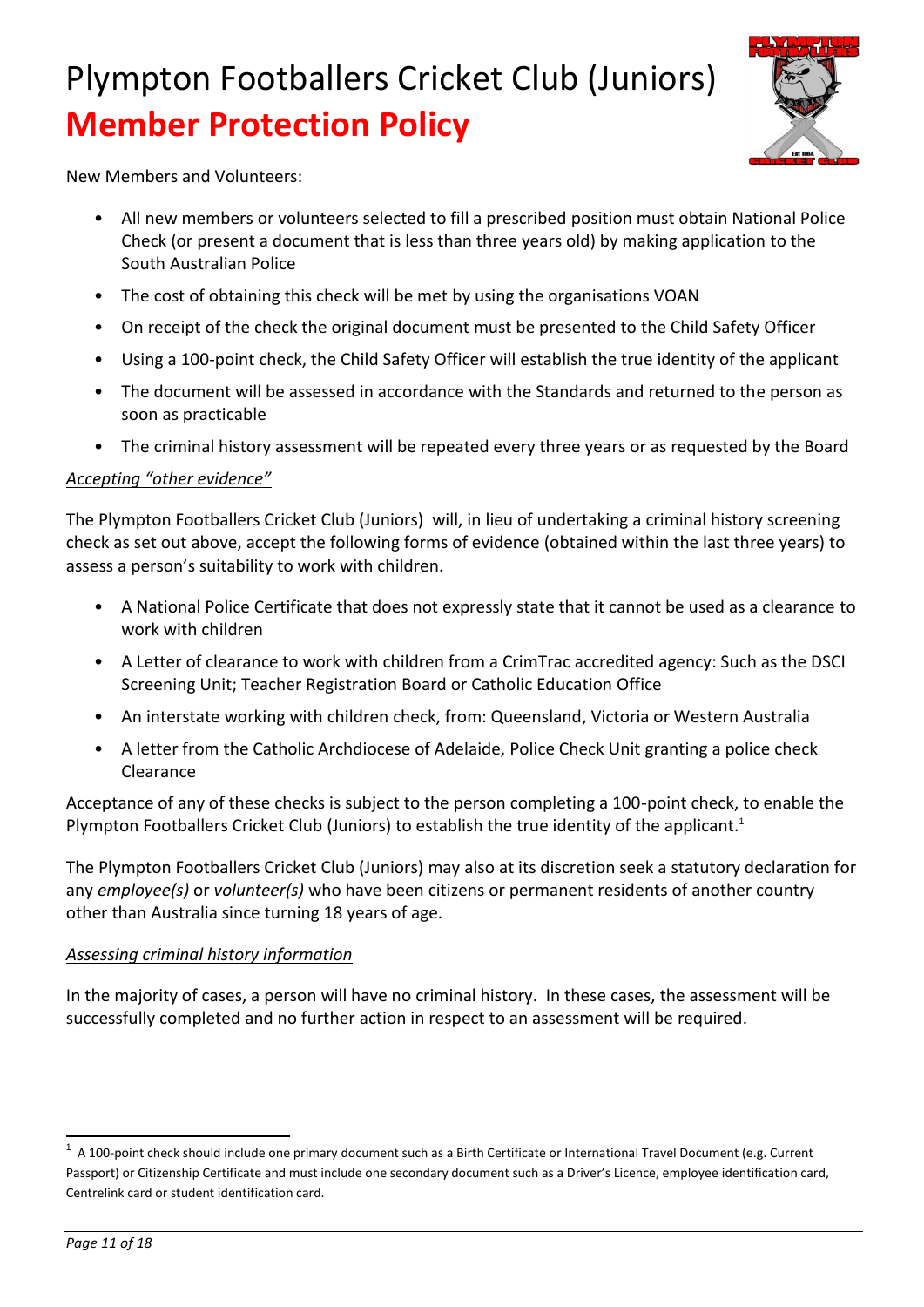

The Plympton Footballers Cricket Club (Juniors) believes the following categories of criminal convictions present a prima-facie *risk of harm* to children. No person will be considered suitable to be employed, contracted, hired, retained, accepted as a volunteer, or allowed to undertake prescribed functions for the Plympton Footballers Cricket Club (Juniors) if he or she has been convicted of:

- murder or sexual assault
- violence in relation to a child
- an offence relating to child pornography
- an offence involving child prostitution
- a child abuse offence, for example criminal neglect

The Plympton Footballers Cricket Club (Juniors) believes that there can be a presumption that there is a risk of harm to children but further assessment is necessary before a decision to exclude a person can be made for the following types of criminal offences:

- sexually-motivated offences
- violence offences/assault including any form of assault which has resulted in a sentence of imprisonment
- offences relating to cruelty to animals
- any other offences against a child (including drug offences).

In addition, other criminal offences may be relevant to specific, prescribed functions, including: dishonesty offences, serious drug-related matters or serious traffic offences.

None of these offences will automatically preclude an individual from being engaged to undertake prescribed functions.

Any such person will be asked to make further application to the Screening Unit for a more thorough assessment. This cost of this screening check to be met by the individual.

The decision of this process will be deemed to be final and binding on all parties.

### *Ensuring procedural fairness if a person has a criminal history*

Existing staff, members and volunteers:

- All existing staff, members and volunteers will be provided with the opportunity to confirm or dispute the information contained within the National Police Certificate report and to provide contextual information if they wish, before the assessment is conducted.
- Prior to a decision being made, the Plympton Footballers Cricket Club (Juniors) will communicate to the applicant a pending decision not to employ or engage them because of their criminal history and the reasons for this decision.
- Staff (who are also members of the Plympton Footballers Cricket Club (Juniors)), members and volunteers of may request that the final assessment be referred to the Screening Unit (if it has not already been done). Which decision shall be final and binding.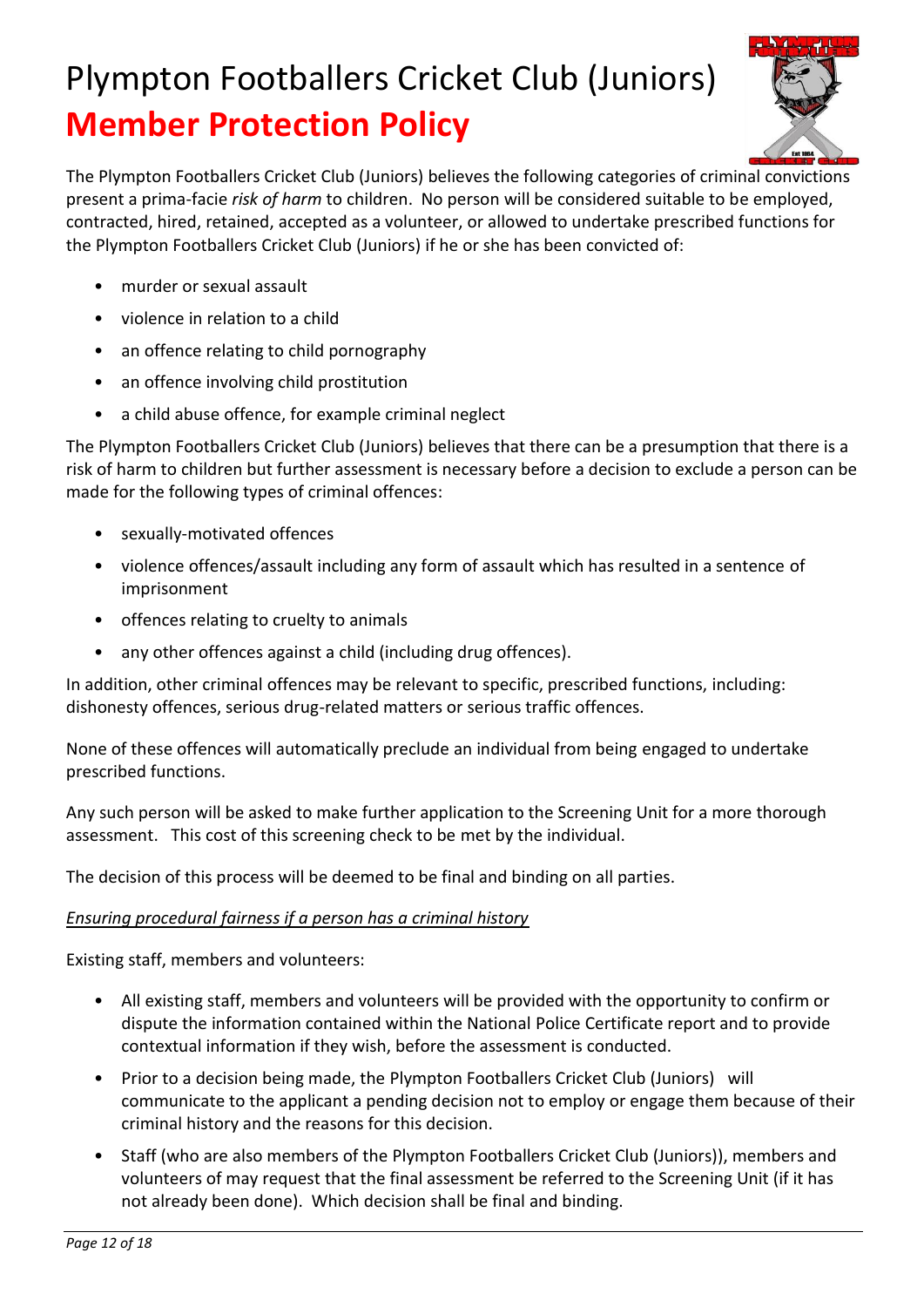

New staff, members and volunteers:

- New applicants for employment, membership and volunteers will be provided with the opportunity to confirm or dispute the information contained within the National Police Certificate report and to provide contextual information if they wish before the assessment is conducted.
- The Plympton Footballers Cricket Club (Juniors) will communicate to the applicant a decision not to employ or engage them or to accept their application for membership. They will not be provided with the reasons for this decision.
- There will be no appeal to this decision.

#### *Records management*

The Plympton Footballers Cricket Club (Juniors) will take specific actions to store and record information obtained through conducting a criminal history assessment. This includes taking measures to ensure information is protected and confidentially stored and safeguards to protect against loss, unauthorised access, modification, disclosure or other misuse.

Criminal history information will not be retained once a decision has been made regarding the person's suitability to work with children. No criminal history information will be retained beyond three months.

The Plympton Footballers Cricket Club (Juniors) will retain the following information regarding their decision:

- That a criminal history report was obtained
- How the criminal history information affected decision making processes
- Statutory declarations (where applicable)

#### *Process for dealing with members charged with, or under investigations for, a criminal offence*

This process sets out the procedure that Plympton Footballers Cricket Club (Juniors) will follow in the event that it becomes aware that a member has been charged with, or is being investigated for, a relevant criminal offence.

Guiding Principle: The paramount consideration is the rights, interests and wellbeing of children and their protection from harm.

#### Procedure

#### *Risk Assessment*

In the event that Plympton Footballers Cricket Club (Juniors) becomes aware that a member has been charged with, or is being investigated for, a relevant criminal offence, the managing authority of Plympton Footballers Cricket Club (Juniors) or senior appointed officers shall make a risk assessment of the risk of harm to children and consider taking protective action.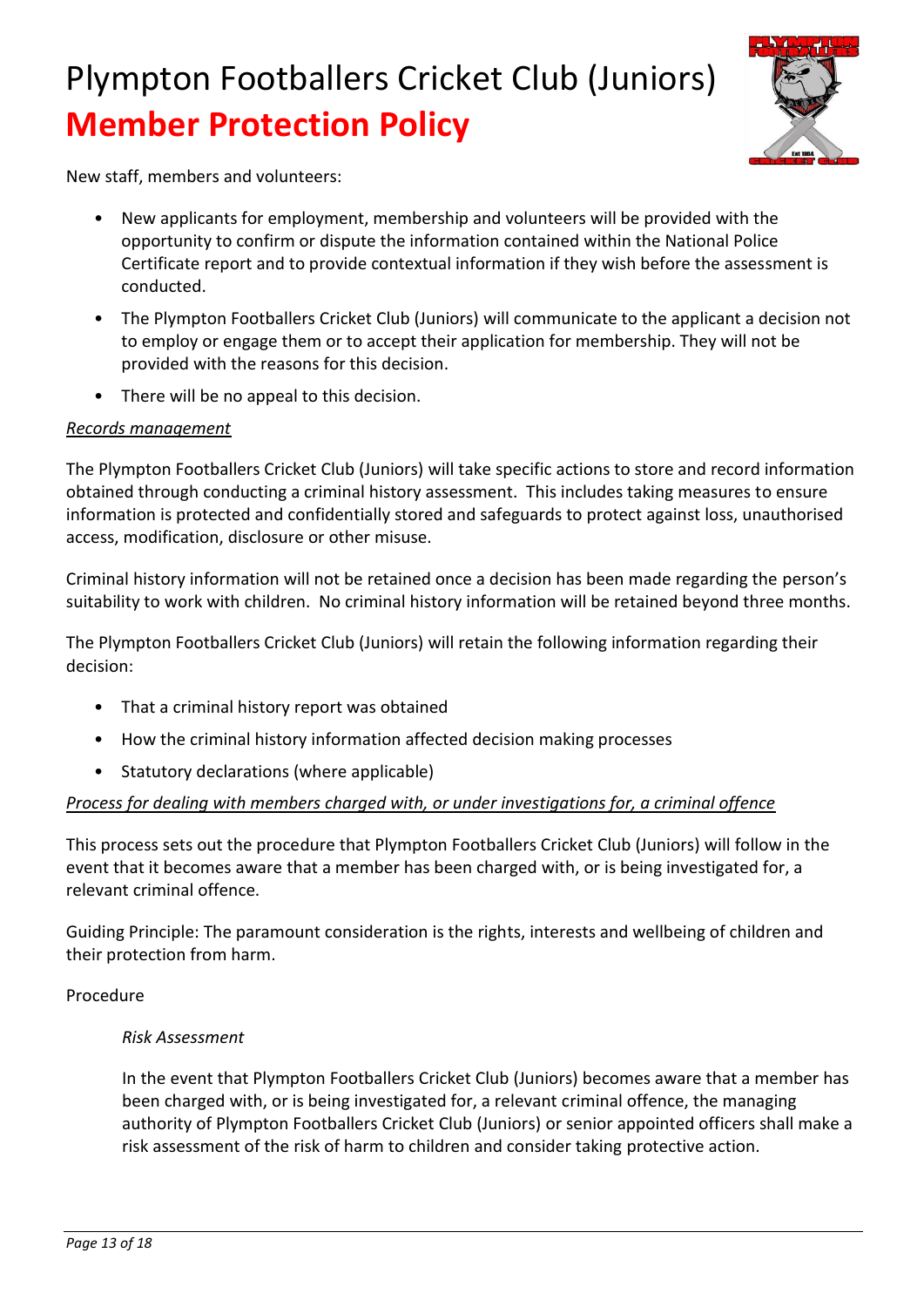

The risk assessment will:

- o Be conducted in accordance with the guidelines and principles set out under Standard 5 of the Child Safe Environments: Standards for dealing with information obtained about the criminal history of employees and volunteers who work with children;
- o Recognise that an investigation or charge does not mean that the person is guilty and that the matter needs to be resolved through proper legal avenues;
- $\circ$  Consider all matters on an individual basis and include an assessment of all relevant circumstances;
- $\circ$  Provide the member an opportunity to make submissions on whether he or she had been charged with an offence warranting some action, and what action should be taken;
- $\circ$  Be made in accordance with the principles of natural justice and procedural fairness. Assessment procedures will be transparent, documented and consistently applied;
- o Not compromise any police investigations or evidence.

#### *Outcome*

Where the outcome of the risk assessment is that protective action is necessary, the Plympton Footballers Cricket Club (Juniors) may:

- o Control or supervise contact between the member and children
- o Prevent contact between the member and children
- o Remove the member from duties until the outcome of the investigation or charge is known;
- o Take any other action that is necessary and reasonable in the circumstances.

#### *Voluntary removal of member pending outcome of charge or investigation*

Where the risk assessment determines that protective action is necessary against a member to safeguard and protect children, Plympton Footballers Cricket Club (Juniors) will give the member the opportunity to voluntarily remove him or herself from activities until the outcome of the charge or investigation is known.

#### *Resolution to suspend or remove member*

In the event that the member will not voluntarily remove him or herself from activities until the outcome of the charge or investigation is known, the Plympton Footballers Cricket Club (Juniors) will put forward a resolution to the committee to suspend or temporarily remove the member.

The outcome of the resolution will be recorded in the committee's minutes and then implemented.

The outcome recorded in the committee minutes will not contain unnecessary information relating to the investigation or charge or identify (directly or indirectly) any junior members.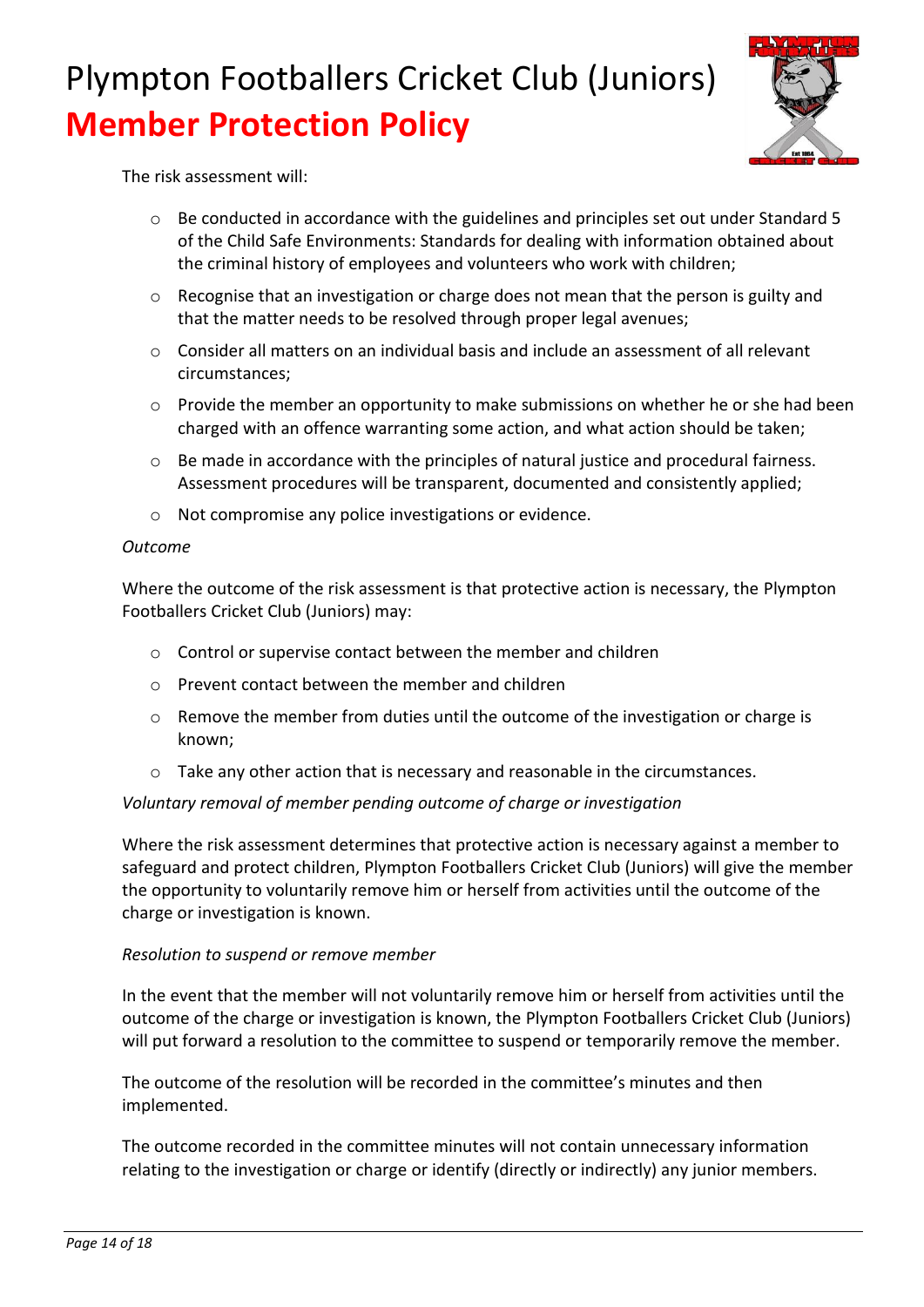

#### *Glossary*

*Relevant criminal offence*: means an offence that indicates a prima-facie risk of harm or that potentially indicates unsuitability to work with children.

*Natural justice*: means observing the following principles:

- o people are entitled to be informed of allegations made against them
- o all persons affected by a decision should be given the relevant information to enable an informed submission to be made to the decision-maker or person subsequently reviewing a decision
- o during the review of a decision, all persons affected by a decision should have an opportunity to put their case, relevant arguments should be heard, and relevant information should be accessible to all parties
- o decision-makers act fairly and impartially.

*Offence that indicates a prima-facie risk of harm*: has the same meaning as described under Standard 5 of the *Child Safe Environments: Standards for dealing with information obtained about the criminal history of employees and volunteers who work with children*.

*Offence that potentially indicates unsuitability to work with children*: Has the same meaning as described under Standard 5 of *the Child Safe Environments: Standards for dealing with information obtained about the criminal history of employees and volunteers who work with children*.

*Member*: means a member of the Plympton Footballers Cricket Club (Juniors).

*Risk assessment* in the context of child protection 'refers to a process of evaluating the information received to reach a decision about the risk of harm a person may pose to children'. *(Child Safe Environments: Standards for dealing with information obtained about the criminal history of employees and volunteers who work with children).*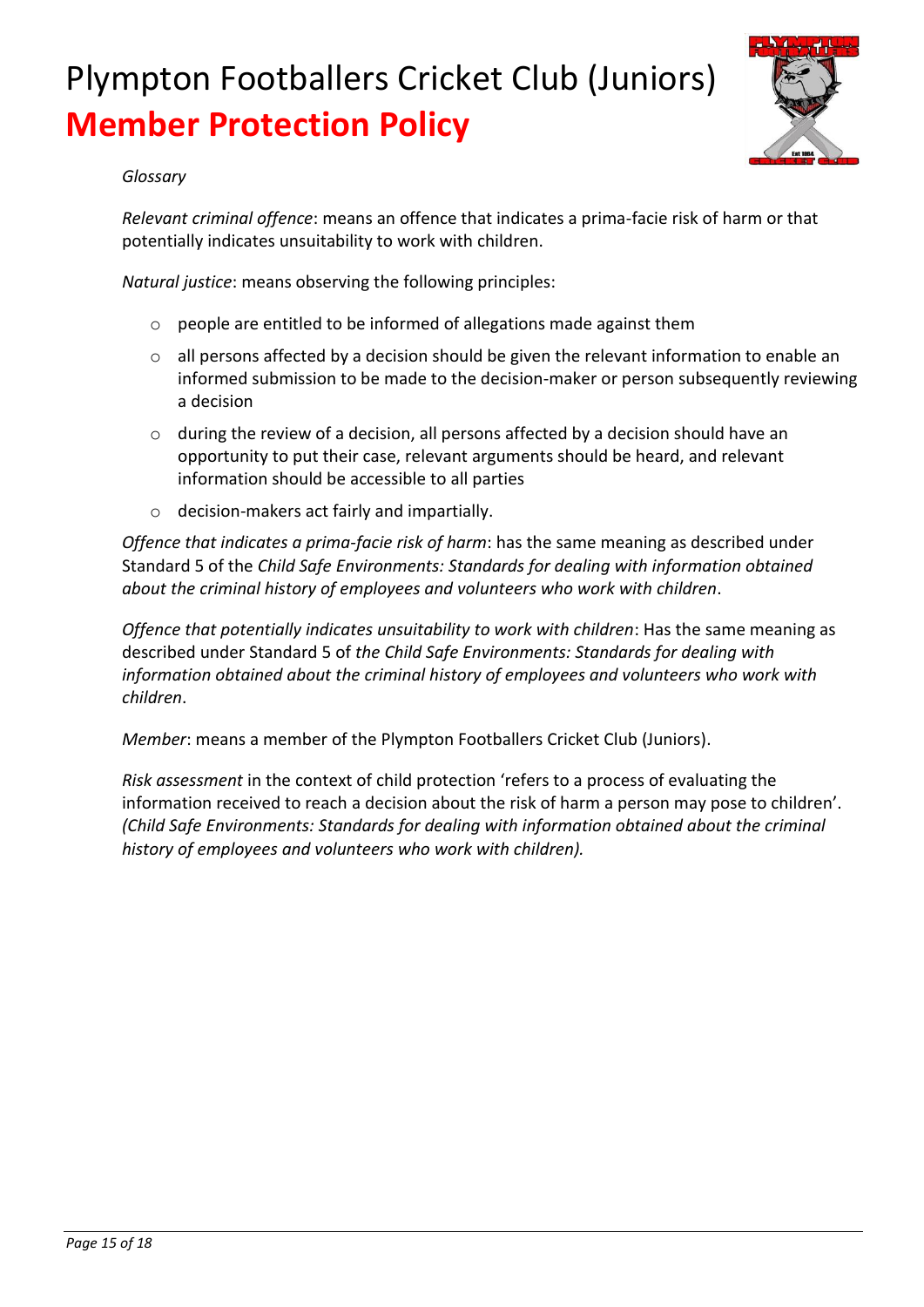

### **Appendix 2 – Record of Complaint**

The following Record of Complaint is a sample of the reporting form used to document complaints made in accordance with this policy. A copy of this form can be found on the Plympton Football Club website:

<http://www.plymptonbulldogs.com.au/>

| Name of person receiving<br>complaint          |                                                                                                     |                                                          | Date: |  |
|------------------------------------------------|-----------------------------------------------------------------------------------------------------|----------------------------------------------------------|-------|--|
| Complainant's Name                             |                                                                                                     |                                                          |       |  |
|                                                | Over 18                                                                                             | Under 18                                                 |       |  |
| Complainant's contact<br>details               | Phone:<br>Email:                                                                                    |                                                          |       |  |
| Complainant's role/status<br>in Club           | Administrator (volunteer)<br>Athlete/player<br>Coach/Assistant Coach<br>Employee (paid)<br>Official | Parent<br>Spectator<br><b>Support Personnel</b><br>Other |       |  |
| Name of person<br>complained about             | Over 18                                                                                             | Under 18                                                 |       |  |
| Person complained about<br>role/status in Club | Administrator (volunteer)<br>Athlete/player<br>Coach/Assistant Coach<br>Employee (paid)<br>Official | Parent<br>Spectator<br><b>Support Personnel</b><br>Other |       |  |
| Location/event of alleged<br>issue             |                                                                                                     |                                                          |       |  |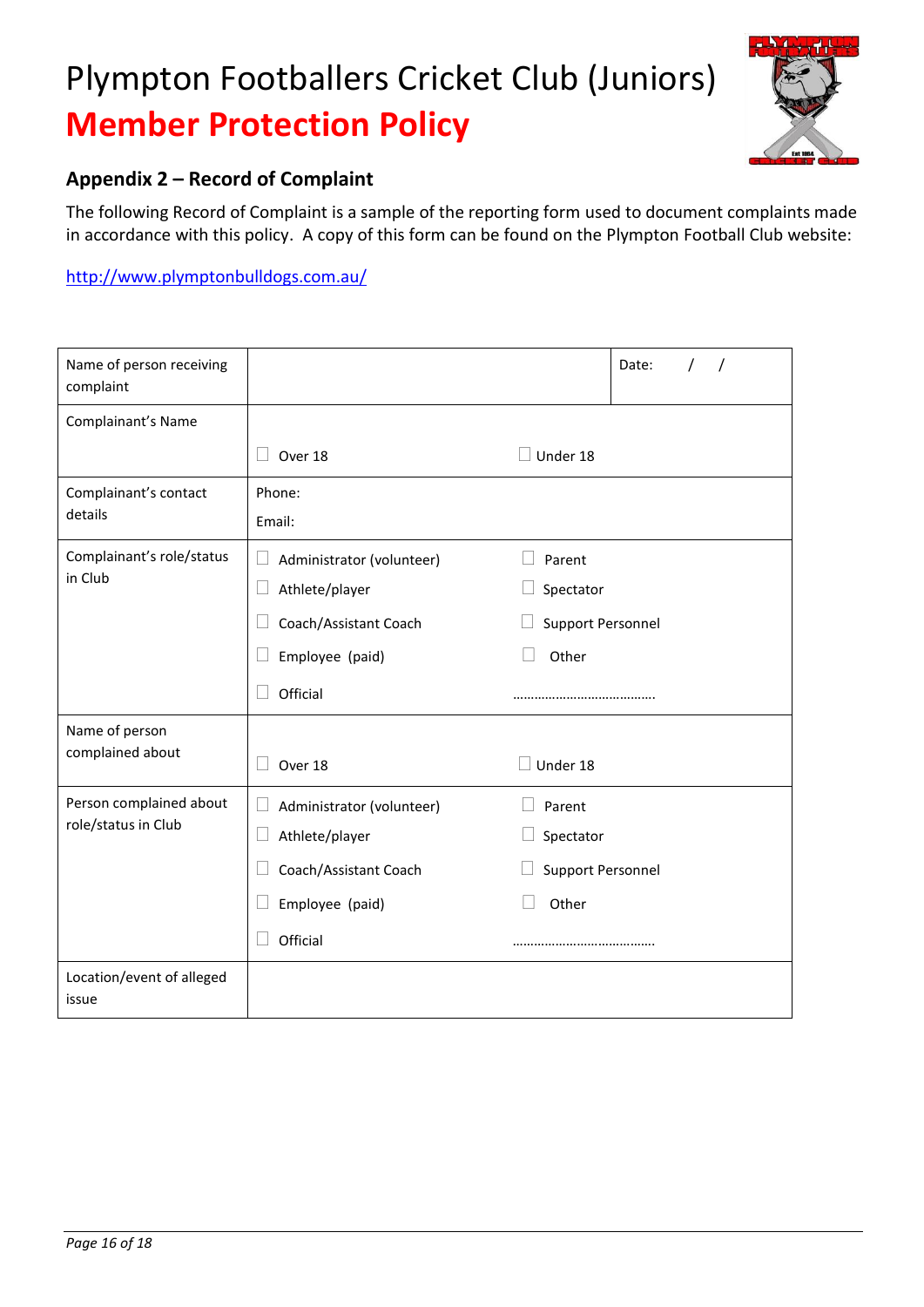

| Description of alleged issue             |                      |                          |                         |
|------------------------------------------|----------------------|--------------------------|-------------------------|
| Nature of complaint                      | Harassment or $\Box$ | Discrimination           |                         |
| (category/basis/grounds)                 | Sexual/sexist        | $\Box$ Selection dispute | Coaching methods<br>- 1 |
| Can tick more than one                   | Sexuality            | Personality clash        | $\Box$ Verbal abuse     |
| box                                      | Race                 | Bullying                 | $\Box$ Physical abuse   |
|                                          | Religion             | Disability               | Victimisation           |
|                                          | Pregnancy            | Child Abuse              | Unfair decision         |
|                                          | Other                |                          |                         |
| What they want to happen<br>to fix issue |                      |                          |                         |